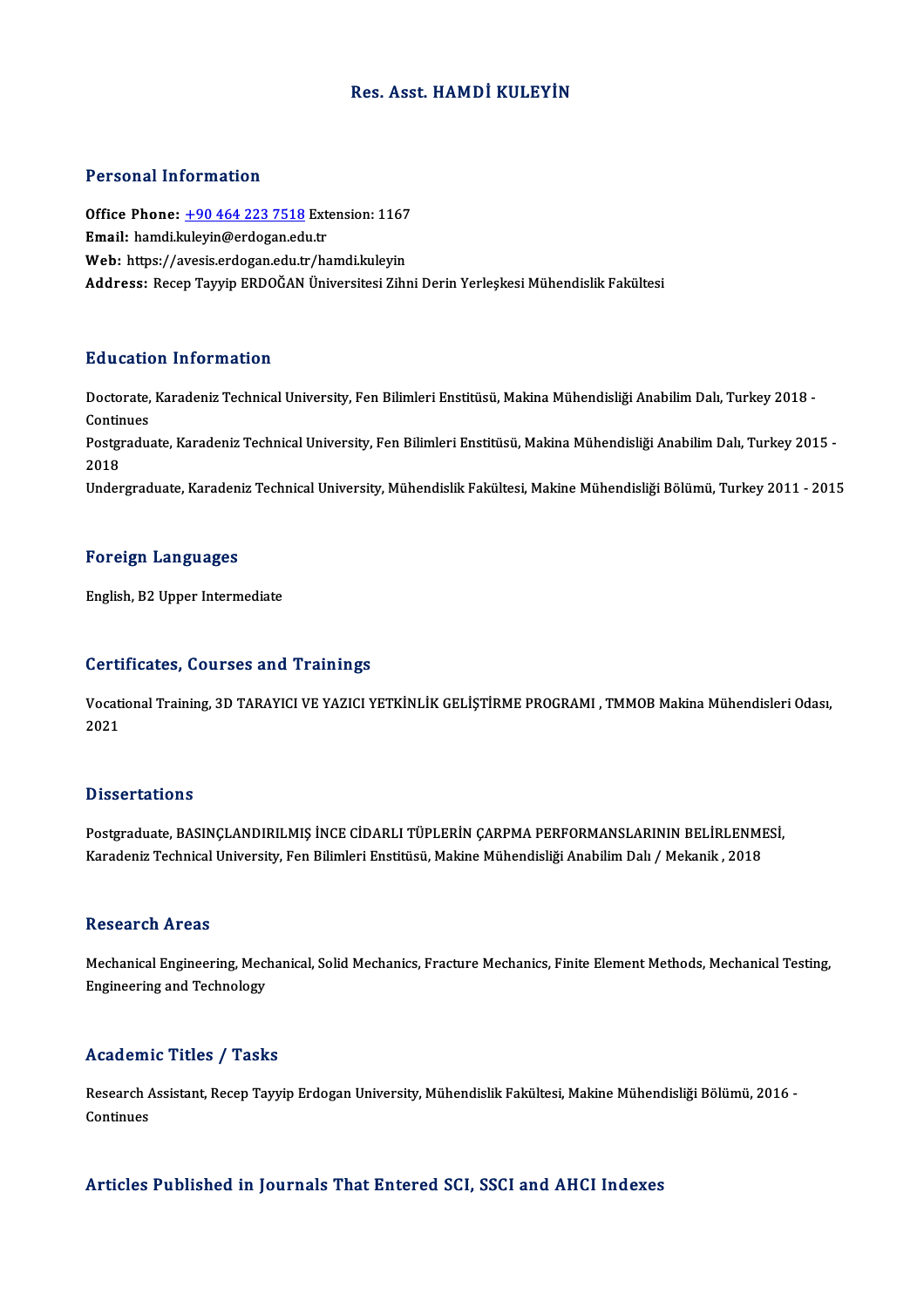- I. The numerical evaluation of crash performance of the pressurized thin-walled tubes<br>KULEVIN H. CÜMPÜK P The numerical evaluat<br>KULEYİN H., GÜMRÜK R.<br>JOUPNAL OF THE PRAZI JOURNAL OF THE BRAZILIAN SOCIETY OF MECHANICAL SCIENCES AND ENGINEERING, vol.44, no.3, 2022 (Journal<br>Indexed in SCI) KULEYİN H., GÜMRÜK R. I . JOURNAL OF THE BRAZILIAN SOCIETY OF MECHANICAL SCIENCES AND ENGINEERING, vol.44, no.3, 2022 (Journal Indexed in SCI)<br>II. Effect of Boronizing on Operating Stability of Steel AISI 304L under Erosion Impact of Hard Parti
- Indexed in SCI)<br>Effect of Boronizing on Operating Stability<br>BİCAN O., BAYÇA S. U. , KULEYİN H., GÜMRÜK R.<br>METAL SCIENCE AND HEAT TREATMENT vol 63 Effect of Boronizing on Operating Stability of Steel AISI 304L under Erosion Impact of H<br>BİCAN O., BAYÇA S. U. , KULEYİN H., GÜMRÜK R.<br>METAL SCIENCE AND HEAT TREATMENT, vol.63, no.3-4, pp.156-162, 2021 (Journal Indexed in
- BİCAN O., BAYÇA S. U. , KULEYİN H., GÜMRÜK R.<br>METAL SCIENCE AND HEAT TREATMENT, vol.63, no.3-4, pp.156-162, 2021 (Journal Indexed in SCI)<br>III. The mechanical compression performance of ultra-fine grained stainless steel py METAL SCIENCE AND HEAT TREATMENT, vol.63, no.3-4, pp.156-162, 2021 (Journal Indexed in SCI) The mechanical compression performance of ultra-fine grained stainless steel pyramidal lattice core<br>Kuleyin H., GÜMRÜK R., YANAR H., DEMIRTAS M., PÜRÇEK G.<br>MECHANICS OF ADVANCED MATERIALS AND STRUCTURES, vol.28, no.10, pp. Kule<br>MEC<br>SCI)<br>Dev MECHANICS OF ADVANCED MATERIALS AND STRUCTURES, vol.28, no.10, pp.1073-1078, 2021 (Journal Is<br>SCI)<br>IV. Development of Optical, Microstructural and Mechanical Properties of Porcelain Stonewares<br>Ardin T. Bisan O. CÜMBÜK B. K
- SCI)<br>IV. Development of Optical, Microstructural and Mechanical Properties of Porcelain Stonewares<br>Aydin T., Bican O., GÜMRÜK R., KULEYİN H. Development of Optical, Microstructural and Mechanical Properties of Aydin T., Bican O., GÜMRÜK R., KULEYİN H.<br>SCIENCE OF SINTERING, vol.53, no.1, pp.79-90, 2021 (Journal Indexed in SCI)<br>Pressure ways proposation in pressu
- V. Pressure wave propagation in pressurized thin-walled circular tubes under axial impact<br>Kuleyin H., GÜMRÜK R. SCIENCE OF SINTERING<br>Pressure wave prop:<br>Kuleyin H., GÜMRÜK R.<br>INTERNATIONAL JOUP. INTERNATIONAL JOURNAL OF IMPACT ENGINEERING, vol.130, pp.138-152, 2019 (Journal Indexed in SCI)

## Articles Published in Other Journals

- I. Investigating the effects of hot isostatic pressure heat treatment on mechanical properties of PLA<br>hased PCC lattices hose a distribution<br>Investigating the explored BCC lattices<br>VIII EVIN HOUSEN A Investigating the effects of ho<br>based BCC lattices<br>KULEYİN H., UŞUN A., GÜMRÜK R.<br>Selevk University Journal of Engin based BCC lattices<br>KULEYİN H., UŞUN A., GÜMRÜK R.<br>Selcuk University Journal of Engineering Sciences, vol.21, no.1, 2022 (Refereed Journals of Other Institutions) KULEYİN H., UŞUN A., GÜMRÜK R.<br>Selcuk University Journal of Engineering Sciences, vol.21, no.1, 2022 (Refereed Journals of Other Institution<br>II. INVESTIGATION OF DYNAMICS MECHANICAL BEHAVIOUR OF STAINLESS STEEL STRUCTURES<br>
- Selcuk University Journal of Engineering Sciences, vol.21, no.1, 2022 (<br>INVESTIGATION OF DYNAMICS MECHANICAL BEHAVIOUR OF<br>PRODUCED BY THE SELECTIVE LASER MELTING TECHNIQUE<br>CÜMPÜK P. KULEVIN H. MİNES P. INVESTIGATION OF DYNAMICS<br>PRODUCED BY THE SELECTIVE<br>GÜMRÜK R., KULEYİN H., MİNES B.<br>International Journal of Engineerin PRODUCED BY THE SELECTIVE LASER MELTING TECHNIQUE<br>GÜMRÜK R., KULEYİN H., MİNES B.<br>International Journal of Engineering, Technology and Natural Sciences, vol.1, no.1, pp.23-30, 2016 (Refereed Journals of Other Institutions)

## Refereed Congress / Symposium Publications in Proceedings

efereed Congress / Symposium Publications in Proceedings<br>I. Investigating of the Effects of Hot Isostatic Pressure Heat Treatment on Mechanical Properties of Investigating of the Effe<br>PLA Based BCC Lattices<br>PLA Based BCC Lattices PLA Based BCC Lattices<br>KULEYİN H., UŞUN A., GÜMRÜK R.

INTERNATIONAL CONFERENCE ON ENGINEERING TECHNOLOGIES, Konya, Turkey, 18 - 20 November 2021

II. ENERGY ABSORPTION PERFORMANCE OF PRESSURIZED THIN-WALLED TUBES KULEYİN H., GÜMRÜKR. ENERGY ABSORPTION PERFORMANCE OF PRESSURIZED THIN-WALLED TUBES<br>KULEYİN H., GÜMRÜK R.<br>The International Conference on Materials Science, Mechanical and Automotive Engineerings and Technology,<br>Navashir Turkay, 21, ...22 June KULEYİN H., GÜMRÜK R.<br>The International Conference on Materials Scie<br>Nevşehir, Turkey, 21 - 23 June 2019, pp.20-30<br>RASINCLANDIRU MIS İNCE CİDARLI TÜRL

## The International Conference on Materials Science, Mechanical and Automotive Engineerings and Technology,<br>Nevşehir, Turkey, 21 - 23 June 2019, pp.20-30<br>III. BASINÇLANDIRILMIŞ İNCE CİDARLI TÜPLERİN ADAPTİF ENERJİ SÖNÜMLEYİC Nevşehir, Turkey, 21 - 23<br>BASINÇLANDIRILMIŞ<br>KULEYİN H., GÜMRÜK R.<br>The International Confor BASINÇLANDIRILMIŞ İNCE CİDARLI TÜPLERİN ADAPTİF ENERJİ SÖNÜMLEYİCİ OLARAK KULLANI<br>KULEYİN H., GÜMRÜK R.<br>The International Conference on Materials Science, Mechanical and Automotive Engineerings and Technology,<br>Navashir Tur

KULEYİN H., GÜMRÜK R.<br>The International Conference on Materials Science, Mechanical and Automotive Engineerings and Technology,<br>Nevşehir, Turkey, 21 - 23 June 2019, pp.30-40 The International Conference on Materials Science, Mechanical and Automotive Engineerings and Techn<br>Nevşehir, Turkey, 21 - 23 June 2019, pp.30-40<br>IV. **VESTIGATION OF DYNAMICS MECHANICAL BEHAVIOUR OF STAINLESS STEEL STR** 

Nevşehir, Turkey, 21 - 23 June 2019, pp.30-40<br>VESTIGATION OF DYNAMICS MECHANICAL BEHAVIOUR OF ST<br>PRODUCED BY THE SELECTIVE LASER MELTING TECHNIQUE<br>CÜMPÜK P. KULEVİN H. Bob M **VESTIGATION OF DYNAMICS<br>PRODUCED BY THE SELECTIV<br>GÜMRÜK R., KULEYİN H., Bob M.<br>MECHATECH 116 / International** PRODUCED BY THE SELECTIVE LASER MELTING TECHNIQUE<br>GÜMRÜK R., KULEYİN H., Bob M.<br>MECHATECH '16 / International Mechanical Engineering and Technologies Conference, İstanbul, Turkey, 17 - 18<br>May 2016 nn 22 20

GÜMRÜK R., KULEYİ<br>MECHATECH '16 / I<br>May 2016, pp.23-30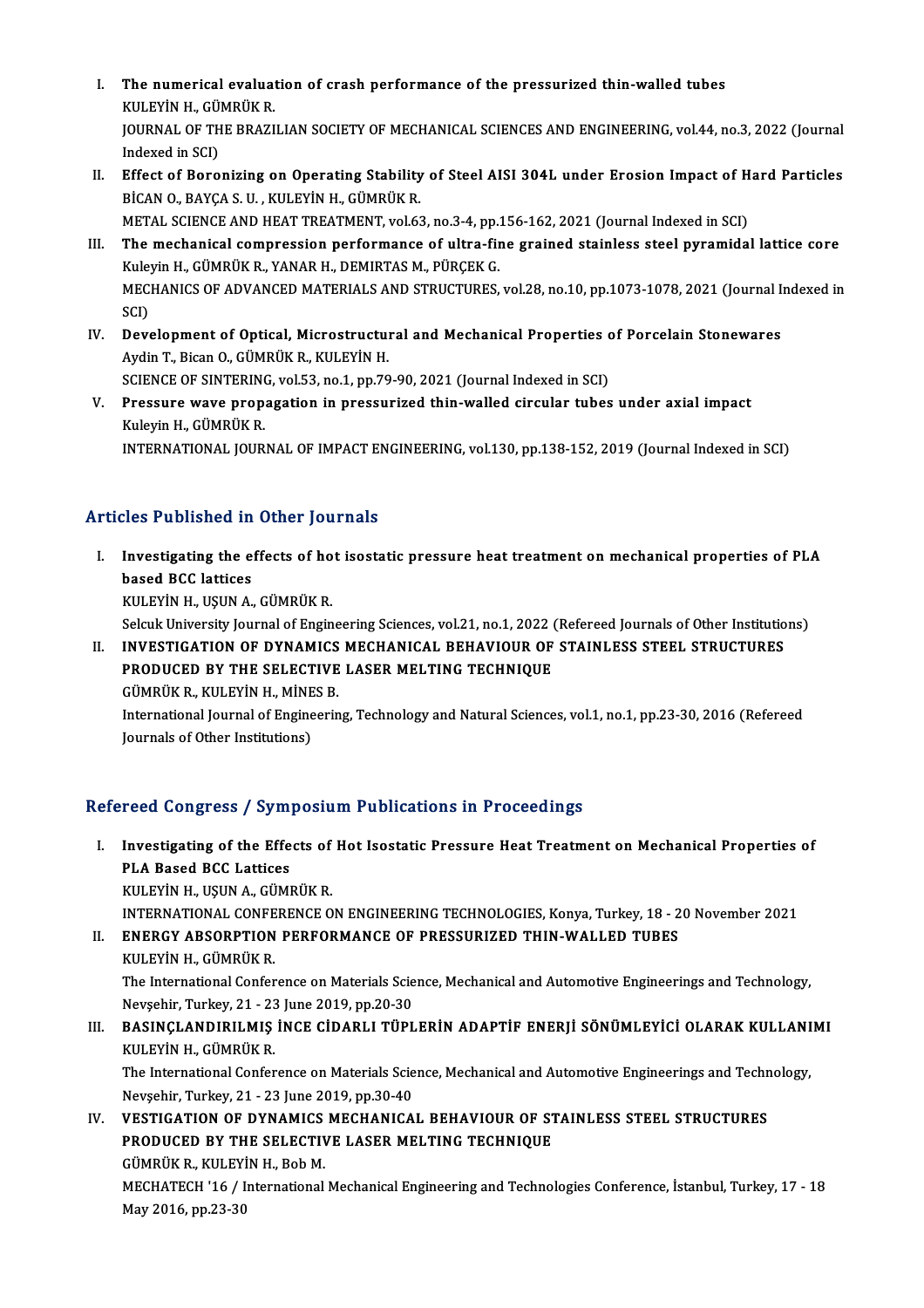V. INVESTIGATION OF DYNAMICS MECHANICAL BEHAVIOUR OF STAINLESS STEEL STRUCTURES INVESTIGATION OF DYNAMICS MECHANICAL BEHAVIOUR OF<br>PRODUCED BY THE SELECTIVE LASER MELTING TECHNIQUE<br>CÜMPÜK B. KULEVIN H. MİNES B INVESTIGATION OF DYNAMICS<br>PRODUCED BY THE SELECTIVE<br>GÜMRÜK R., KULEYİN H., MİNES B.<br>MECHATECH INTERNATIONAL ME PRODUCED BY THE SELECTIVE LASER MELTING TECHNIQUE<br>GÜMRÜK R., KULEYİN H., MİNES B.<br>MECHATECH INTERNATIONAL MECHANICAL ENGINEERING AND TECHNOLOGIES CONFERENCE, İstanbul, Turkey,<br>17, . 18 May 2016, np. 150, 157. GÜMRÜK R., KULEYİN H., MİNE<br>MECHATECH INTERNATIONAL<br>17 - 18 May 2016, pp.150-157 17 - 18 May 2016, pp.150-157<br>Supported Projects

GümrükR.,UşunA.,KuleyinH.,ProjectSupported byHigher EducationInstitutions,ÜçBoyutluYazıcıKulanılarakYüksek MukavemetliSürekliElyafTakviyeliTermoplastikKompozitlerinÜretilmesi,2020 -2022 Gümrük R., Uşun A., Kuleyin H., Project Supported by Higher Education Institutions, Üç Boyutlu Yazıcı Kullanılarak Yüks<br>Mukavemetli Sürekli Elyaf Takviyeli Termoplastik Kompozitlerin Üretilmesi, 2020 - 2022<br>Gümrük R., Aygü Mukavemetli Sürekli Elyaf Takviyeli Termoplastik Kompozitlerin Üretilmesi, 2020 - 2022<br>Gümrük R., Aygün C., Kuleyin H., Uşun A., TUBITAK Project, Yüksek Performanslı Difüzif Reflektör İmalatı, 2018 - 201<br>KULEYİN H., Projec Gümrük R., Aygün C., Kuleyin H., Uşun A., TUBITAK Project, Yüksek Perform<br>KULEYİN H., Project Supported by Other Official Institutions, TAI-TUSAŞ Dü:<br>Palinin Aşınma Davranışının Deneysel Ve Sayısal İncelenmesi, 2015 - 2017 Palinin Aşınma Davranışının Deneysel Ve Sayısal İncelenmesi, 2015 - 2017<br>Patent

Kuleyin H., Gümrük R., Darbe sönümleme tüpleri için bir iç basınç torbası., Patent, CHAPTER B Implementation of Operations; Transport, The Invention Registration Number: 2017 19881, Initial Registration, 2021

## Memberships / Tasks in Scientific Organizations

Tmmob Makine Mühendisleri Odası, Board Member, 2022 - Continues, Turkey

## **Scientific Refereeing**

Scie**ntific Refereeing**<br>Proceedings Of The Institution Of Mechanical Engineers Part D-Journal Of Automobile Engineering, SCI Journal, March<br>2021 Proce<br>Proce<br>2021

# 2021<br>Edit Congress and Symposium Activities

Edit Congress and Symposium Activities<br>5th International Conference on Engineering Technologies , Attendee, Konya, Turkey, 2021<br>The International Conference on Materials Science, Mechanical and Automotive Engineering The International Conference on Materials Science, Mechanical and Automotive Engineerings and Technology, Attendee,<br>Nevsehir, Turkev, 2019 5th International Confer<br>The International Confer<br>Nevşehir, Turkey, 2019<br>TAİ 1 Cons Anastumasıl The International Conference on Materials Science, Mechanical and A<br>Nevşehir, Turkey, 2019<br>TAİ-1. Genç Araştırmacılar Çalıştayı, Attendee, Ankara, Turkey, 2016<br>MECHATECH'16, Attendee, İstanbul Turkey, 2016 Nevşehir, Turkey, 2019<br>TAİ-1. Genç Araştırmacılar Çalıştayı, Attendee, Ank:<br>MECHATECH'16, Attendee, İstanbul, Turkey, 2016 MECHATECH'16, Attendee, İstanbul, Turkey, 2016<br>Citations

Total Citations (WOS):8 h-index (WOS):2

## Awards

KULEYİN H., Karadeniz Teknik Üniversitesi Makine Mühendisliği Bölüm İkincisi, Karadeniz Teknik Üniversitesi, June 2015